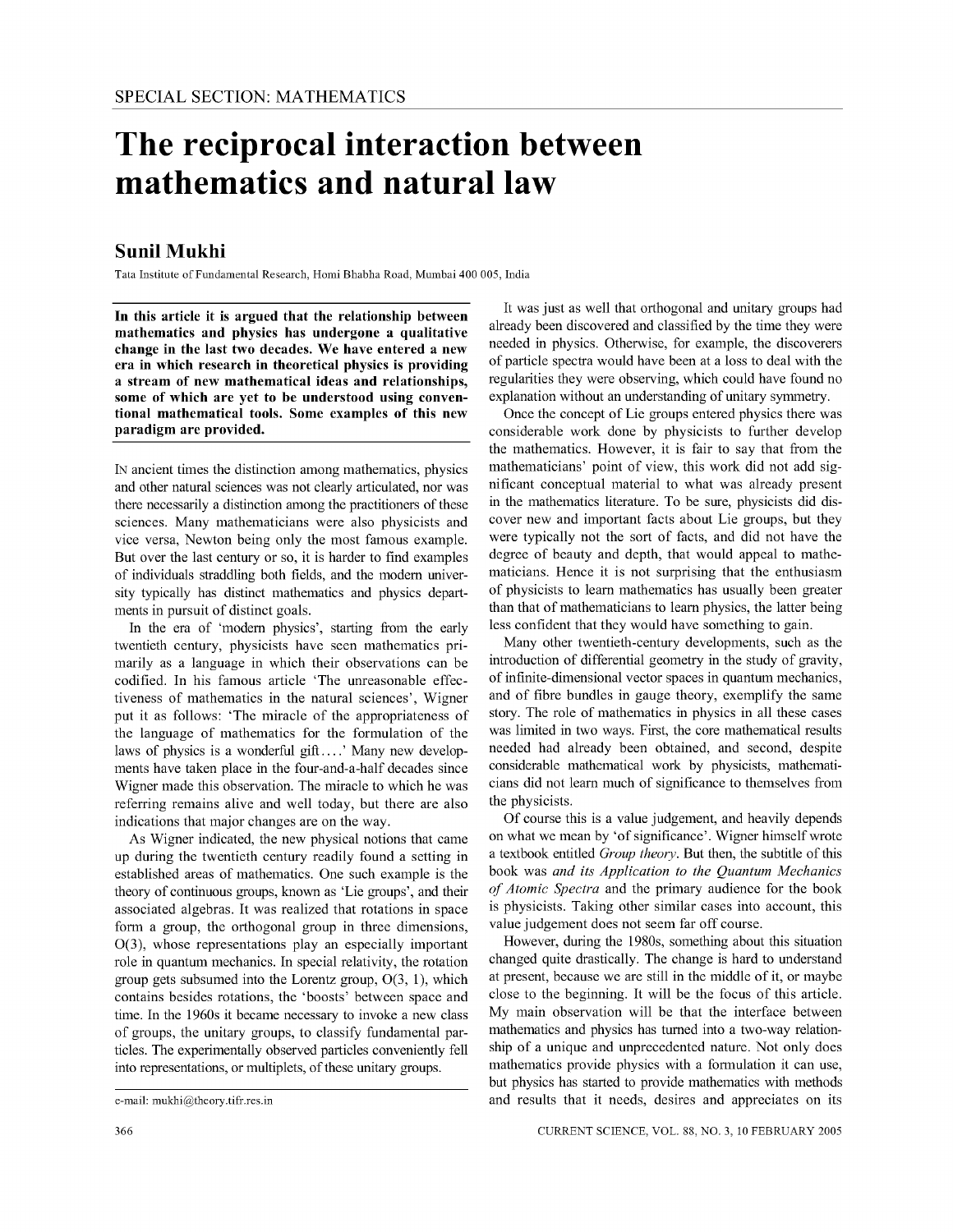own terms. It would be tempting to describe this new situation in terms of 'The unreasonable effectiveness of physics in mathematics', which would have made an appropriate title for this article. But an internet search reveals that this very title has been used in articles and colloquia by distinguished mathematicians and physicists like Michael Atiyah, Robbert Dijkgraaf and Arthur Jaffe, just over the last two years. So there appears to be a growing consensus that the role reversal which will be the subject of our discussion is really taking place.

## **Consistency and experiment**

Before turning to the new paradigms thrown up in the 1980s, I would like to briefly touch upon an extra ingredient in the mathematics-physics relationship – the remarkable role played by consistency. In the twentieth century it happened, more than once, that mathematics did not merely act as a codifying tool, but appeared to have predictive power over nature. Merely by requiring mathematical consistency, one was sometimes forced to believe in new, as yet undiscovered, physical phenomena. The phenomena in question were then later confirmed by experiment.

The classic example was Dirac's equation for the electron, which he postulated in 1928. It was soon realized that while the equation worked well for electrons, it also predicted the existence of another particle with the same mass as an electron but opposite electric charge. This prediction arose because for a charged particle of spin one-half, a Lorentzinvariant equation necessarily has at least two kinds of solutions. So it was mathematical consistency that required the new particle and no way could be found to get rid of it from the equation. Instead, in 1932 the new particle, the 'positron', was experimentally detected.

As is widely known, Dirac later commented: 'it is more important to have beauty in one's equations that to have them fit experiment', a statement that comes across as bold, controversial, even downright unscientific. What would Dirac, or anyone else, have done if the positron had not been discovered? Or was he saying that the positron had no choice but to be discovered?

The rest of Dirac's comment, which is less widely publicized, gives a better picture of what he had in mind. 'If there is no complete agreement between the results of one's work and experiment, one should not allow oneself to be too discouraged, because the discrepancy may well be due to minor features that are not properly taken into account and that will get cleared up with further development of the theory.' He was only saying that mathematics is a more reliable guide to nature than one might expect, but not that it is an ultimate arbiter of natural law.

In 1931, Dirac proposed the existence of magnetic monopoles from similar considerations of mathematical consistency. He argued that monopoles were consistent with all known facts about quantum mechanics, therefore they ought to exist. Fifty years later, during which period no monopole had been discovered, he retracted his proposal in the most abjectly empiricist language. He wrote to Abdus Salam in 1981: 'I am inclined now to believe that monopoles do not exist. So many years have gone by without any encouragement from the experimental side' .

Taken as a composite, the quotations above give a more accurate picture of the situation. Dirac's views about the role of mathematics were far from extremist. He simply believed that beauty in the equations was a more reliable guide than most people had hitherto believed. I take this as a slight strengthening of Wigner's observations on the effectiveness of mathematics in the natural sciences, but no more than that.

## **Mathematics and quantum field theory**

The major influence in creating a different paradigm for the mathematics-physics relationship is undoubtedly Edward Witten at Princeton, though others, notably Witten's former student Cumrun Vafa at Harvard, have been extremely active at the forefront.

Despite being a physicist, Witten received the highest honour in mathematics, the Fields Medal, in 1990 for his contributions to mathematics using tools of physics. In the citation for the award, Ludwig Faddeev said that 'Physics was always a source of stimulus and inspiration for Mathematics ... In classical time(s) its connection with mathematics was mostly via Analysis, in particular through Partial Differential Equations. However, (the) quantum era gradually brought a new life. Now Algebra, Geometry and Topology, Complex Analysis and Algebraic Geometry enter naturally into Mathematical Physics and get new insights from it.'

Putting it as simply as possible, Witten's strategy was to rephrase mathematical concepts in the language of Quantum Field Theory, a framework developed for the description of fundamental particles and their interactions. He would then use insights and tools native to quantum field theory, such as symmetries and invariances, and the (notoriously hard to define) Feynman-Kac path integral. This would lead to a 'natural setting' for the mathematics problem and often provide not only a solution of it, but an enormous variety of generalizations. The solutions that Witten provided were not rigorous, but in many cases were rendered rigorous after some additional work. In an article that was intended to be Witten's Fields citation but which he was unable to actually deliver at the award ceremony, Michael Atiyah notes 11 papers of Witten that justify his being awarded this prestigious prize. To give the reader a flavour of what was done, I will briefly touch upon a few of them.

#### *Knot theory*

The study of knots in three-dimensional space was initiated in the 19th century by the physicist Lord Kelvin. He had a theory of 'vortex atoms', according to which the differ-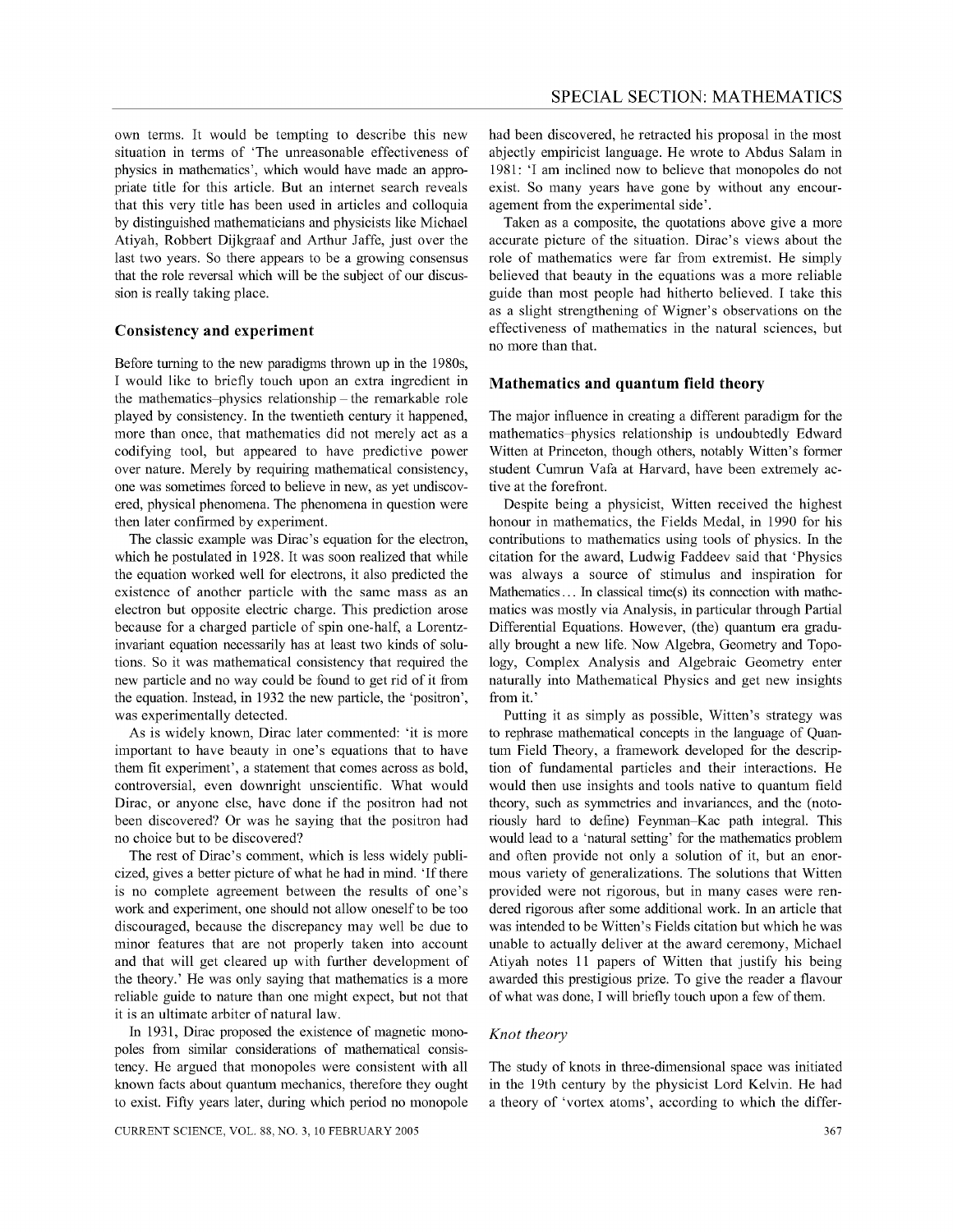ent atoms that occur in nature are made of the same 'substance' but knotted in different ways. According to this theory, the classification of atoms could be reduced to the classification of knots, and Kelvin accordingly embarked on the latter problem.

Over the ensuing decades, considerable progress on classifying knots was made by mathematicians. Two knots are distinct if they cannot be continuously deformed into each other. But for complicated configurations, it is hard to establish whether or not this is possible just by looking at pictures of the knots. Two pictures can look quite different from each other, but there might be some 'moves' that smoothly deform one of them to the other – then they would describe the same knot. The idea then emerged of associating an 'invariant' to a knot. This would be a number that is calculable starting from any picture of the knot, and that remains invariant under smooth deformations of the knot. Now if from two pictures we get two different invariants, then we can be sure the knots are distinct. The converse is not in general true, but a powerful knot invariant will be able to distinguish more and more subtly differing knots from each other.

Knot invariants were extensively developed and the most powerful ones (some of which were found by the mathematician Vaughn Jones) turned out to be polynomials in one or more parameters. Witten sought a relationship between these polynomials and a certain gauge field theory in three spatial dimensions called 'Chern

In this theory, the natural observable is a 'Wilson line' (a line of generalized electric flux). The flux can run along an arbitrary closed contour, the same thing as a knot. Being an observable, the Wilson line may have a quantum mechanical 'expectation value' in the vacuum of the theory. When computed using techniques of quantum field theory, this expectation value turned out to be a polynomial in some parameters related to the coupling constant of the theory and the representation (the type of charges) flowing around the Wilson line. In fact, the expectation value was none other than the Jones polynomial.

For knot theory, this was a dazzling illumination: it gave an interpretation to the polynomials, it explained (via a relation to conformal field theory) some of their properties and relations to the theory of quantum groups, it related the parameters in the knot polynomials to an expansion parameter in a perturbations series, and it provided an easy way to generalize the polynomial, by changing the gauge group of the gauge theory from SU(2) to an arbitrary Lie group. Moreover, as Atiyah points out, Witten's field-theory interpretation 'is the only intrinsically three-dimensional interpretation of the Jones invariants; all previous definitions employ a presentation of a knot by a plane diagram or by a braid.'

Now the Chern-Simons gauge theory at the root of this brilliant discovery is a cousin of the Yang-Mills theory, that describes three of the four fundamental interactions in nature. Yang-Mills theory, in tum, was a generalization of Maxwell's theory of electromagnetism, a relativistic field theory with a gauge symmetry. So without the whole circle of ideas and experiments relating to relativity and electromagnetism at the start of the twentieth century, we (more precisely, Witten) would probably not have found a new way to describe knot invariants, and a major mathematical illumination could never have taken place.

# *Morse theory*

Morse theory studies the topology of differentiable manifolds. It relates two different quantities: on the one hand the critical points of some suitable function defined on them, and on the other hand their homology, or the kinds of nontrivial 'cycles' that can be embedded in them. One can gain insight into the topology of a manifold by knowing about its cycles and, via Morse theory, one gets this by studying critical points. Witten provided a proof of certain inequalities, the 'Morse inequalities' by setting up an equivalence between the homology of the manifold and a toy physical system called supersymmetric quantum mechanics.

For the lay person, this is harder to appreciate as compared to knot polynomials. But here too, one can see where the physics input came from. Starting around 1974, theoretical physicists made a breakthrough in their search for a symmetry that unifies bosons and fermions, the two different kinds of particles that occur in nature. The new symmetry was dubbed 'supersymmetry'. There are compelling reasons to believe that, although it is hidden from view in everyday life, nature makes use of it in some subtle way. So compelling are these reasons, that the Large Hadron Collider (LHC) in Geneva will start looking for evidence of supersymmetry from 2007 and the chances of finding it are considered rather high. Witten's supersymmetric quantum mechanics is a highly simplified version of the physical theories whose experimental confirmation is being sought at LHC, but uses the same basic structure. By mapping it onto the problem of Morse theory, Witten was able to use some properties of the supersymmetric path integral to make headway into pure mathematics. Again, without the experimental fact of bosons and fermions and the physicist's desire to unify them, this mathematical insight into Morse inequalities would not have been possible.

# *The Moduli spaces of Riemann surfaces*

To a lay person, a Riemann surface is just a two dimensional surface, examples being a sphere, a torus (like a bicycle tyre) and multi-handled generalizations. They are more naturally described in the language of complex analysis. Mathematicians would like to know how these surfaces can be smoothly varied and in what way their mathematical properties change as we vary them. The 'moduli space' of such a surface is the space of parameters that label this variation. Sophisticated results due to Mumford and Morita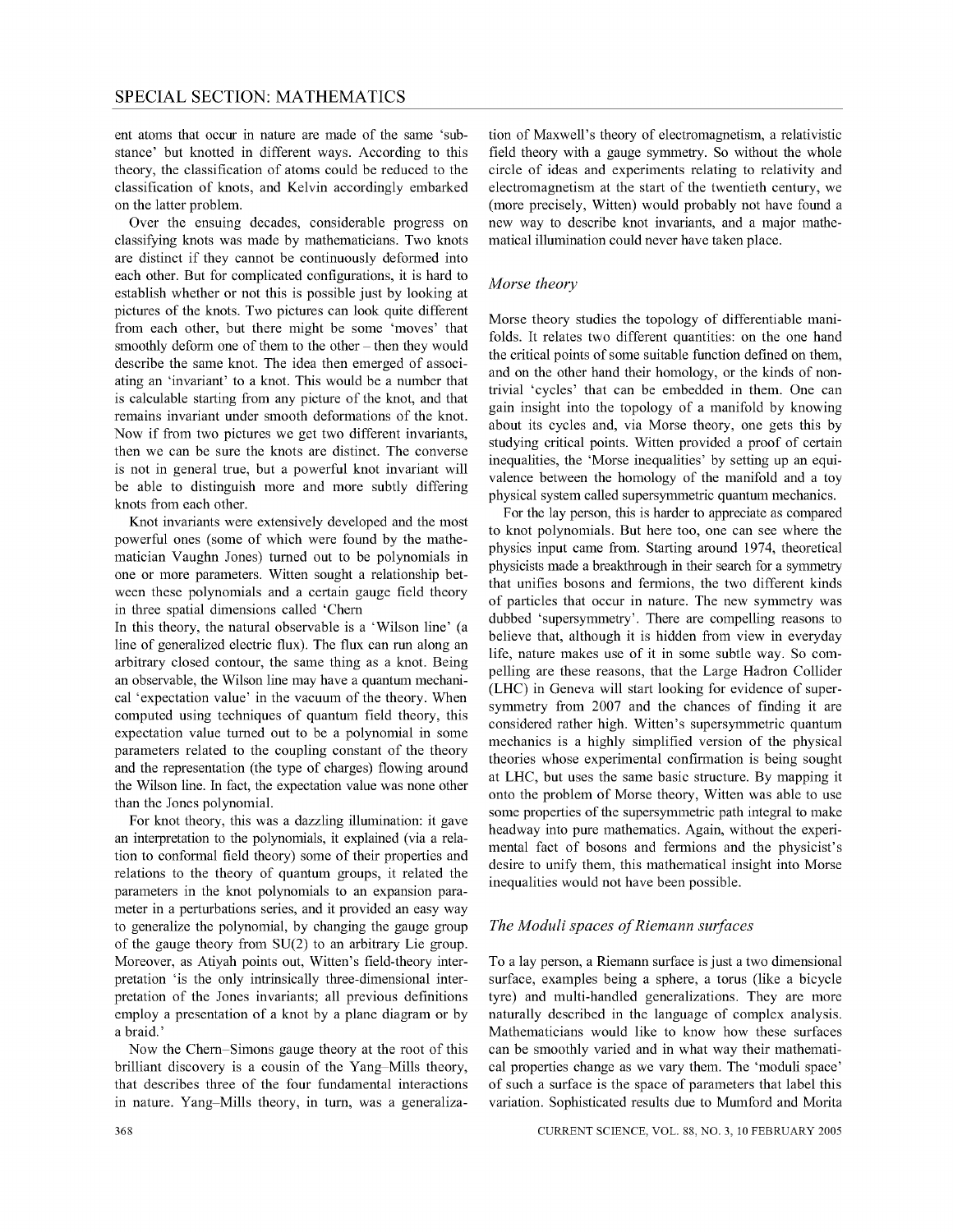and others, had given considerable insight into the global structure (topology) of these moduli spaces.

Witten was inspired to address this by considering a problem in gravitation. However, his theory of gravity was not the one discovered by Einstein, but a simpler version of it where spacetime is two-dimensional. From a physical point of view the theory has very little dynamics in this setup, but Witten analysed the operators that made up the observables of this theory, and asked what were their correlation functions - which measure how quantum fluctuations are interlinked in a field theory. What he discovered was that these correlation functions were identical to the Mumford-Morita classes on the moduli space of Riemann surfaces. As usual, this approach also gave rise to important generalizations of the known mathematical results.

This time the physical inspiration came from gravity, and its theoretical structure as elucidated by Einstein in his theory of General Relativity. Though Witten's gravity theory was very different, it is clear that if General Relativity had remained undiscovered, or if there were simply no gravitational force in nature (and assuming we still existed), this insightful approach to moduli spaces would never have been found. And therefore some profound results about the abstract manifolds called Riemann surfaces would not have been known to mathematicians.

Atiyah once made a comment about Witten's contribution to mathematics on the following lines. Usually, physics provides an intuitive notion, or a way of thinking about things, and then mathematicians prove a corresponding rigorous result. But in the case of Witten's work, rigorous results in mathematics already existed and Witten then provided the intuitive explanation for them. In this sense, the mathematicians were ahead of the game, though to say this in no way undermines the contribution of Witten's work. As already indicated, his physical re-interpretations led to generalizations of the mathematics which would have been almost impossible to guess if one only knew the rigorous methods. And by providing a new setting for old ideas, they provided a number of pointers towards new mathematical directions. We will look at one of those directions now.

#### **Mathematics and string theory**

The subject of this section will be an area of research in which not only is physics in the process of influencing mathematics, but, for the moment at least, the physics approach seems to be ahead of the game.

We will not need to know much string theory for the purpose of this discussion. It is enough to mention here that string theory is the most serious candidate known for a consistent quantum theory of gravity. It has not received direct experimental confirmation, but it is built on many experimental facts: the number of dimensions we live in, the presence in nature of both fermions and bosons, and the existence of gauge symmetry as in Yang-Mills theory and

of general coordinate invariance as in Einstein's theory of General Relativity.

Einstein taught us that gravity is the geometry of spacetime. But he was talking about classical gravity, not the quantum version, for the simple reason that in his lifetime, no quantum version was known. The classical field theory of gravity used a great deal of mathematics from the realm of Riemannian geometry. Spacetime is a (pseudo)-Riemannian manifold. A quantum theory should be a theory of fluctuating manifolds, consistent with the basic principles of quantum mechanics but such a theory proved very elusive in Einstein's own lifetime.

Even in Einstein's time, there were some theories of gravity that required not only a physically observable spacetime, but also an extra hidden space that was too small to observe experimentally. This hidden space affected our world only indirectly. The notion of such hidden spaces and their promising role in the unification of forces was proposed by Kaluza and Klein early in the twentieth century. The hidden space was to be a Riemannian manifold and the possibilities for what it could be were governed by standard geometric considerations, well-known to mathematicians.

Now in discovering string theory, it appears that we have finally discovered a quantum theory of gravity. Like the older Kaluza-Klein theories, string theory too requires a hidden space in addition to the observable spacetime. But since the new theory is a quantum theory, the observable and hidden spaces can no longer be thought of as purely classical objects. They need not correspond to conventional Riemannian geometry except in a limit where quantum effects are negligible. To what sort of geometry do they correspond in general?

The answer is not completely known, but there is by now considerable evidence that there is a vast geometrical structure, which we will call 'stringy quantum geometry' for lack of a better word, that generalizes the usual mathematical notions of geometry in an exceedingly strange way.

Here I will just highlight two (related) properties of the quantum geometry associated to string theory. One is called target-space duality and the other is called mirror symmetry.

# *Target-space duality*

In conventional Riemannian geometry, one has the notion of a metric which defines the distance between two points. This is a very appealing notion to a physicist. It plays a key role in general relativity where the metric of spacetime is itself the fundamental dynamical variable. In conventional geometry, a distance can take any value from zero to infinity.

Now let us consider an internal spatial direction that is compactified into a circle. Classically this circle has a radius, given by the minimum distance one traverses in making a complete tour of the circle and returning to the starting point. In the limit of large radius, we would call the direction 'noncompact' and roughly that is what the three familiar spatial dimensions in the real world look like.